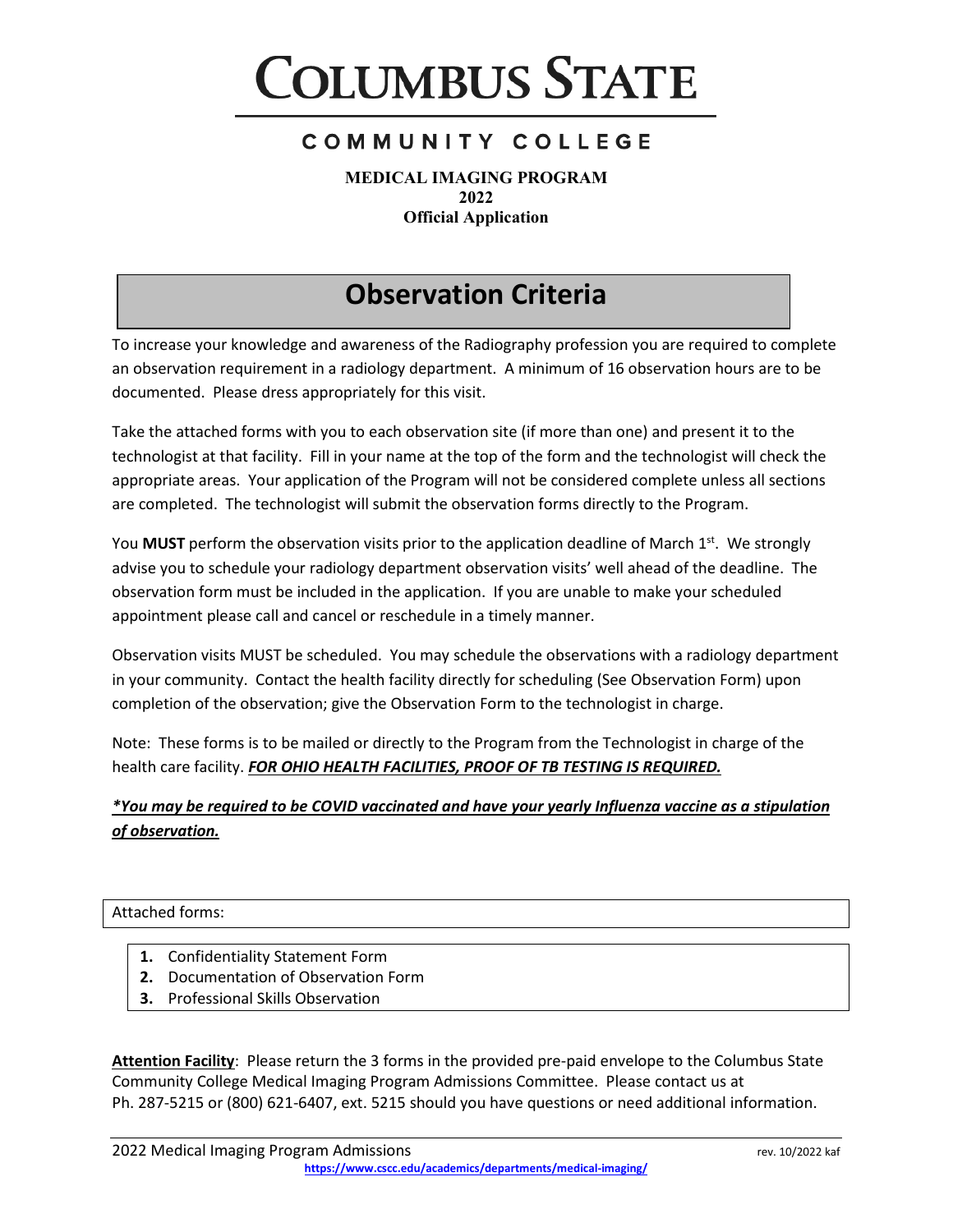# **COLUMBUS STATE**

#### COMMUNITY COLLEGE

**MEDICAL IMAGING PROGRAM 2022 Official Application**

## **Observation Confidentiality Statement**

The primary responsibility at a hospital is to the patients. Because the care and nature of patients is highly personal in nature, it is necessary to have a policy that all information concerning patient's medical or personal problems must be kept strictly confidential. Such information obtained while observing at a health care facility must not be discussed with anyone other than those directly associated with the patient's care. Information about patient's should never be discussed anywhere where it might be overheard. Confidentiality is a basic element of hospital ethics. *Note: Observation Hours are good for 3 years.*

I, Lettin 2011 and agree that as an applicant to the Columbus State Community College Medical Imaging program, during the performance of my required observations at \_\_\_\_\_\_\_\_\_\_\_\_\_\_\_\_\_\_\_\_\_\_\_\_\_\_\_\_\_\_\_\_\_\_\_\_\_\_\_\_\_\_, I will maintain strict confidence with any patient information obtained during the performance of my observation. I understand that any violation of this policy can result in legal action. I further understand that I may be asked, at any time, to discontinue my observations at the health care facility if my actions or behavior are deemed inappropriate.

Signature of Applicant **Date** 

*Instruction to Facility: Please return this form to the Medical Imaging Admissions Committee directly by sending it in the prepaid envelope that student gives you at time of observation or by FAX to 614-287-6059.* 

\_\_\_\_\_\_\_\_\_\_\_\_\_\_\_\_\_\_\_\_\_\_\_\_\_\_\_\_ \_\_\_\_\_\_\_\_\_\_\_\_\_\_\_\_\_\_\_\_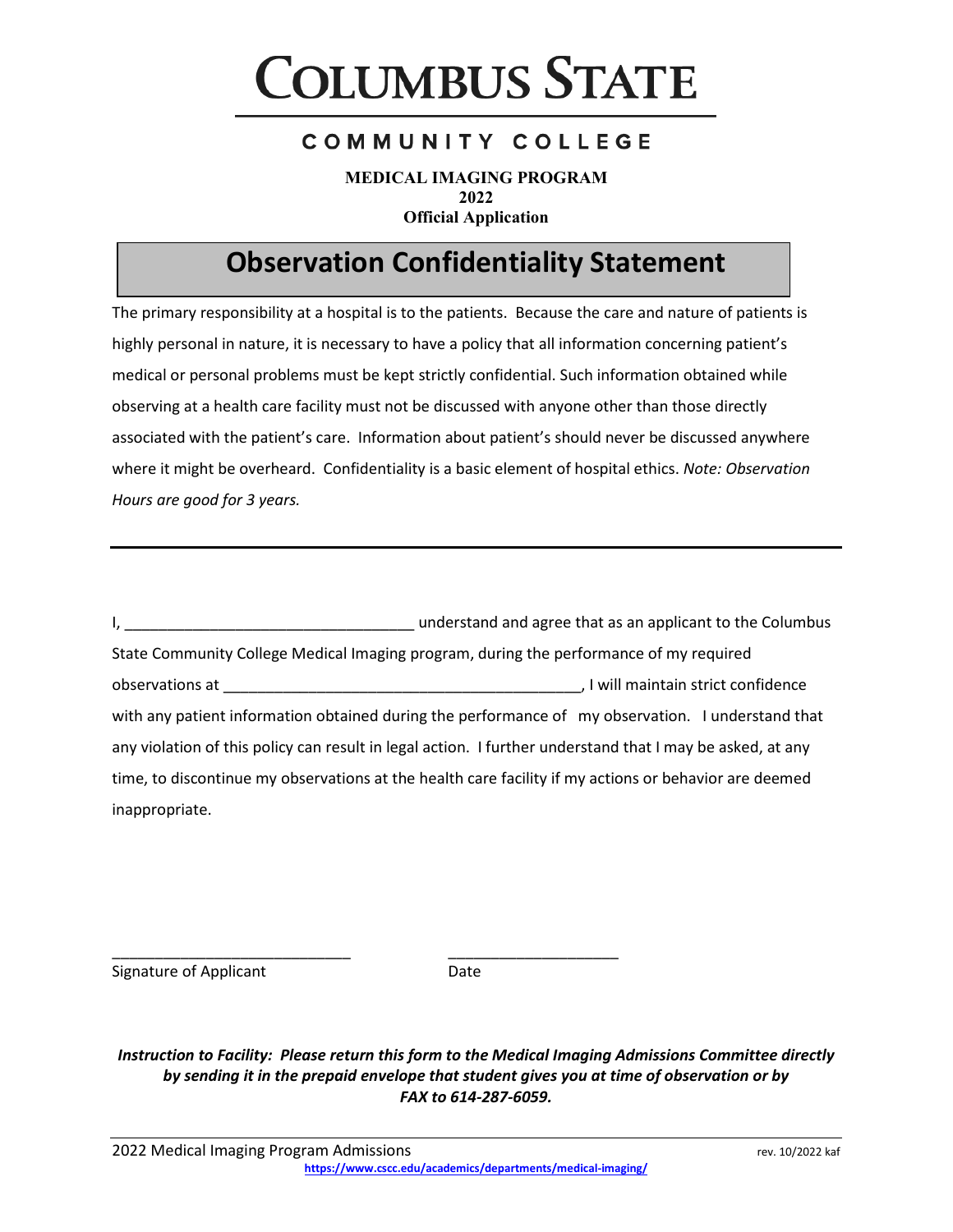

**MEDICAL IMAGING PROGRAM 2022**

**Official Application**

# **Observation: Professional Skills Evaluation Form**

Name of Facility: \_\_\_\_\_\_\_\_\_\_\_\_\_\_\_\_\_\_\_\_\_\_\_\_\_\_\_\_\_\_\_\_\_\_\_\_\_\_\_\_

Name of Student: \_\_\_\_\_\_\_\_\_\_\_\_\_\_\_\_\_\_\_\_\_\_\_\_\_\_\_\_\_\_\_\_\_\_\_\_\_\_\_\_

Date(s) of Observation

**Directions**: Circle "yes" or "no" to the following questions. Please make comments for each item or write additional comments on the back.

| 1. Dressed appropriately for observation.                      | <b>YES</b>          | NO.                   |
|----------------------------------------------------------------|---------------------|-----------------------|
| 2. Arrived at the scheduled time.                              | <b>YES</b>          | NO.                   |
| 3. Disrupted staff and/or normal department operations.        | <b>YES</b>          | NO.                   |
| 4. Asked questions that pertain to the clinical site.          | <b>YES</b>          | NO.                   |
| 5. Was cordial and friendly to all staff.                      | <b>YES</b>          | NO.                   |
| 6. Was obedient in following instructions from staff.          | <b>YES</b>          | NO.                   |
| 7. Discussed appropriate issues in front of patients or staff. | <b>YES</b>          | NO.                   |
| Overall Performance: (circle one)                              | <b>SATISFACTORY</b> | <b>UNSATISFACTORY</b> |
| Do you recommend this student for the Radiography program?     | <b>YES</b>          | NO.                   |

*If "NO" please indicate why.*

**Instructions to Facility:** Please return this form to the Program Admission Committee in the prepaid envelope the student gives you at time of observation or by FAX to 614-287-6059. **Do not return this form to the observing student.**

**\_\_\_\_\_\_\_\_\_\_\_\_\_\_\_\_\_\_\_\_\_\_\_\_\_\_\_\_\_\_\_\_\_\_\_\_\_\_\_\_\_\_\_\_\_\_\_\_\_\_\_\_\_\_\_\_\_\_\_\_\_\_\_\_\_\_\_\_\_\_\_\_\_\_\_\_\_\_\_\_\_\_\_\_\_\_\_\_\_\_\_\_\_**

Name of Person completing this form

Signature \_\_\_\_\_\_\_\_\_\_\_\_\_\_\_\_\_\_\_\_\_\_\_\_\_\_\_\_\_\_\_\_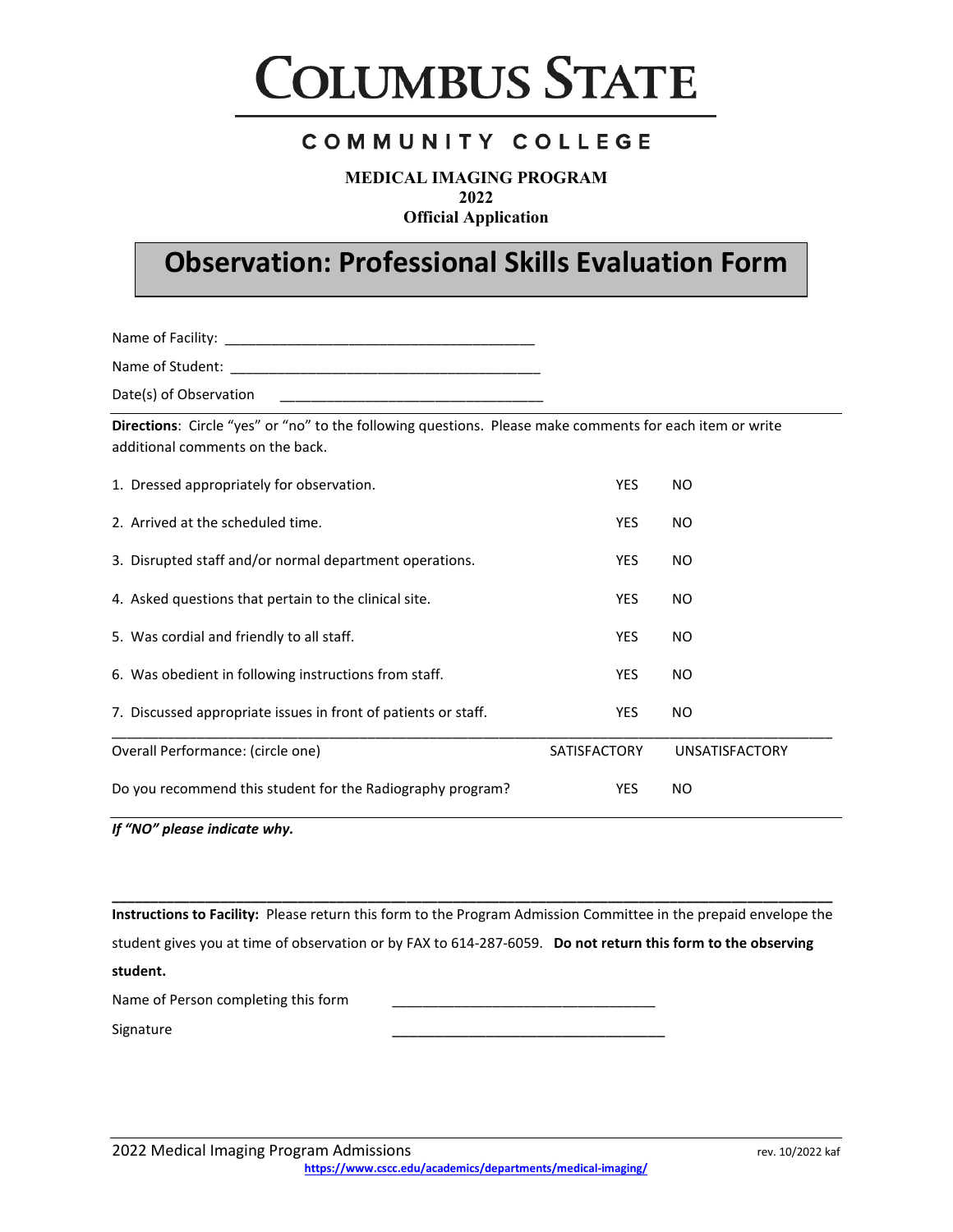

**MEDICAL IMAGING PROGRAM 2022**

**Official Application**

### **Observation Form**

**\*\*\*minimum 16 total hours required\*\*\***

| Applicants Name (please print) | Signature                                                                                             |
|--------------------------------|-------------------------------------------------------------------------------------------------------|
| <b>Facility Name</b>           |                                                                                                       |
| Number of Hours                | <u> 1989 - Andrea Stein, Amerikaansk politiker († 1908)</u>                                           |
|                                |                                                                                                       |
| Date                           | <u> 1989 - Johann John Stone, mars eta biztanleria (h. 1989).</u>                                     |
| Areas observed:                |                                                                                                       |
|                                | Instruction to Facility: Please return this form to the Medical Imaging Admissions Committee directly |

by sending it in the prepaid envelope that student gives you at time of observation or by FAX to 614-287-6059.

**Medical Imaging Admissions Columbus State Community College 550 East Spring Street Columbus, Ohio 43216**